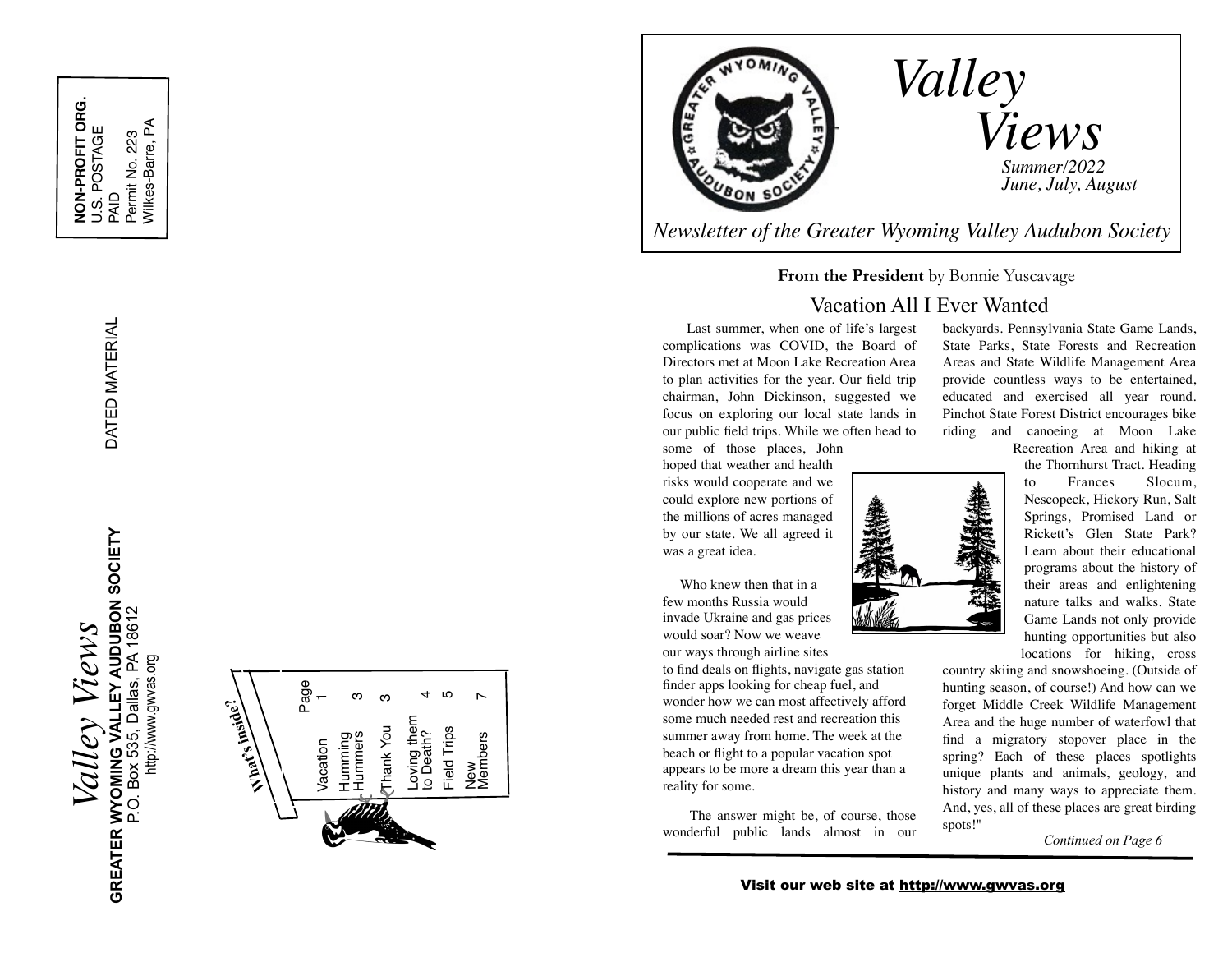## **Bird Hotline! [www.gwvas.org](http://www.gwvas.org)**

Visit our website for current information on birding hot spots in the GWVAS area and the most recent interesting bird sightings. The website is also a source of information about upcoming birding events and other activities. Good Birding!

# **GWVAS ONLINE**

### **[www.gwvas.org](http://www.gwvas.org)**

The Greater Wyoming Valley Audubon Society website has a host of information including links to other sites. At our website you can find out about:

- Who we are—the officers, directors and committee chairs
- Our Calendar of Events
- Bird counts, birding hotspots, and recent sightings
- GWVAS environmental position statements
- And much, much more!

# *The GWVAS is on Facebook!*

### **<http://www.facebook.com/grwyovalas#!/grwyovalas>**

Visit us there and "Like" us, and spread the word to your friends and relatives.

*Check us out on Instagram!* **@gwvas.audubon**

### **When does my membership expire? Here's where to look:**  On your *Valley Views* mailing label in upper right.

Example: Exp 10/18 (mo/yr).

You can renew as a sustaining member and never have to worry about expiration dates. Go to Audubon's website at Audubon.org. Then click on membership.

*Valley Views* is published quarterly by the Greater Wyoming Valley Audubon Society, P.O. Box 535, Dallas, PA 18612

Retired Editor: Bob Wasilewski

Articles and ideas are welcome! Deadline for submissions is the 1st of Aug., Nov., Feb., and May and should be mailed to the address

on the front or e-mailed to the editor at gwvasmail@gwvas.org.



*Valley Views* is printed on a Neenah paper made from 50% sugar cane (bagasse) and 50% recycled paper.

# **Welcome New Members**

The GWVAS family invites all new members to join us at our membership meetings, field trips and special events. All of these events are designed to be fun and educational, especially for those just starting to learn about birds,

Ann Stark Lucille Petrosky Carin Dominick Benita Wasilisin R L Clapper Marilyn Bell B Mackachinas Marianne Best Tom Jesso

Katy Stark David P Zdancewicz Theresa Zdaniewicz Frank Urban Beatriz Glick Cindy Malkemes

Cynthia Kennelly Ann Webster Deborah Welch David Bell Marcella Kelly Eileen Carlin Lynda J Jenceleski Lisa Krzywicki Bret Yarczower

# **Audubon Membership Application**

### **Not For Renewal**

Please enroll me as a member of the National Audubon Society and the Greater Wyoming Valley Audubon Society. My membership will include quarterly issues of *Valley Views* and bimonthly issues of *AUDUBON* magazine.

NEW MEMBER SPECIAL -- ONE YEAR INTRODUCTORY OFFER -- \$20

Name: \_\_\_\_\_\_\_\_\_\_\_\_\_\_\_\_\_\_\_\_\_\_\_\_\_\_\_\_\_\_\_\_\_\_\_\_\_\_\_\_\_\_\_\_\_\_\_\_\_\_\_

Address: \_\_\_\_\_\_\_\_\_\_\_\_\_\_\_\_\_\_\_\_\_\_\_\_\_\_\_\_\_\_\_\_\_\_\_\_\_\_\_\_\_\_\_\_\_\_\_\_\_

City: \_\_\_\_\_\_\_\_\_\_\_\_\_\_\_\_\_\_\_\_\_\_ State: \_\_\_\_\_\_\_\_ Zip: \_\_\_\_\_\_\_\_\_\_\_\_\_

### **Make Checks payable to : National Audubon Society**

Amount Enclosed: \$! ! ! ! Chapter Code: U13

Send application to: Greater Wyoming Valley Audubon Society

P.O. Box 535, Dallas, PA 18612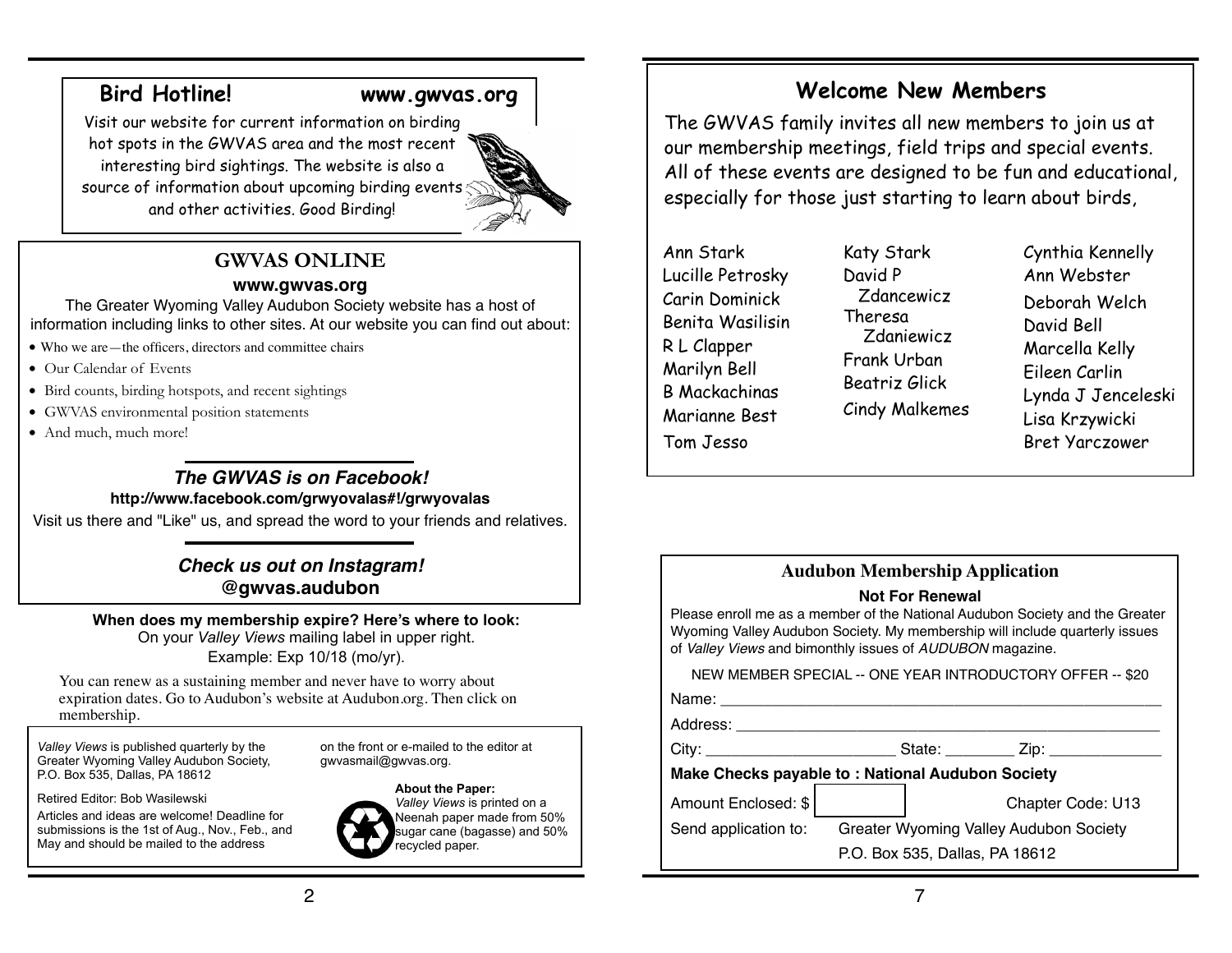Our state Constitution and its Environmental Rights Amendment assure Pennsylvanians they have the right to clean air and water, and to the preservation of our natural resources. Those of us over 30 will fondly remember former District Forester Manny Gordon in television spots encouraging us to "Enjoy! Enjoy!" the natural beauty of northeastern Pennsylvania. Mr. Gordon shared the sentiment of the



stewards of our state lands and waters that they are ours to explore and utilize wisely. Likewise, I encourage you to research Pennsylvania lands near you and get out this summer to enjoy their outstanding natural beauty.

By the way, if you are ever looking for some company, join one of

our field trips. We have friendly leaders and we welcome folks with all levels of experience. We learn from one another. The trip descriptions give explanations of any challenges of terrain. We hope to meet you soon!

Bonnie

#### New Website

The GWVAS website has been updated! It will feature the same basic information in a new form. The domain name (gwvas.org) is the same. We all thank Bob Wasilewski for his dedication to maintaining the website over the years. Communication is essential to the success of any organization and Bob has been instrumental in helping us stay in touch with our members

Sun is shining. The weather is sweet. Make you wanna move your dancing feet.

Bob Marley

Have a happy, dancing feet summer!



### Help Keep the Hummers Humming Lorraine Smith

 Supply issues have certainly caused us to become more flexible with our food purchases. Since "golden sugar" was the sole choice available at the market, I bought it. Advertised as "less processed," I thought if it's better for us humans, surely it's beneficial to our migrating hummingbirds. A quick internet search proved that thought to be absolutely incorrect. Do NOT use organic, raw, golden or any sugar other than white refined. If sugar is not pure white, it may not have been



sufficiently purified to remove trace amounts of molasses. Molasses, rich in iron, is helpful to humans but toxic to hummingbirds' liver cells. Since our hummingbirds are just returning from Mexico and Central America, let's keep them safe.

 Nectar is easy to make with 1 part white sugar to 4 parts boiled water, no red dye. And remember to change the mixture every 3 or 4 days, more frequently when temps are above 90 degrees. Give those feeders a thorough cleaning

every time you change nectar; because the birds are so small, any bit of mold can cause illness or death. If possible, the feeder should be in a shady spot. About once a month, soak feeders in a solution of bleach and water (one tablespoon bleach per quart of water) and rinse thoroughly. The hummers will thank you by returning back to your feeders on a regular basis. They do remember!

Source: Audubon.org and International Hummingbird Society

*Thank You*

*We thank Janine Grisez, Silvia Grisez, Marianne Ballard, Richard Ward, and Deborah McGough for their generous gifts in memory of Florence Lenahan, and David K. Thomas in memory of Martha J. Thomas. We express our sincere condolences to the families of Ms. Lenahan and Mr. Thomas for their loss.*

*We thank Renee Winter Bertsch, Jean Eyat, Michael Shisko, and James Strohl for their donations to our 2021 Annual Appeal, bringing the total to \$1,905.00.*

*We thank Jeff Stratford, John Jakoby, and Benedict A Yatko for their donations to the "Chickadee Challenge fundraiser in support of the Dr. Sid Curran Memorial Nature Camp Scholarship Fund.*

*We thank Mr. James Strohl for his additional ongoing support.*